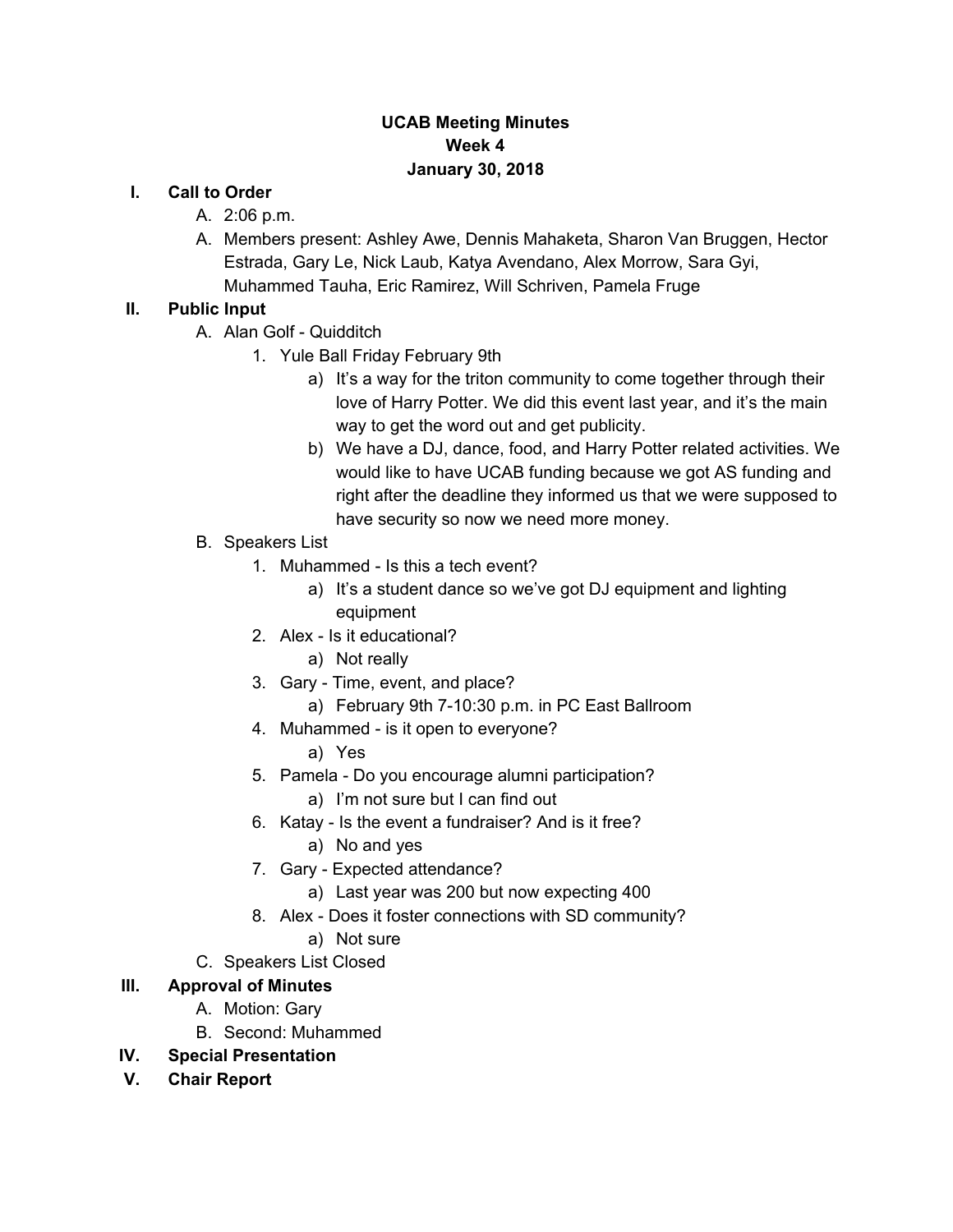- A. I don't have too much to update you on. Budget meeting will begin week 6 immediately following UCAB meetings. Let us know if there is something you would like to see in UCEN so we can crunch some numbers. Still in the process of RFP food tasting, and after we will have a meeting to score the vendors. I'll send out a doodle to find a time for everyone to meet.
- B. Speakers List Opened
	- 1. Nick Can we do 3-5 next week after the excursion?
- C. Speakers List Closed

# **VI. Vice Chair Report**

- A. There was another space complaint that I'll deal with this week. If you're interested in space allocation committee, I'll send out a doodle for that. Applications for space will go out near the end of the quarter, and we will be placing orgs in their rooms. I'll be doing a quarter org space check, and I'll put up a doodle if you're interested in doing that. We're just walking about the spaces to make sure they're following the rules.
- B. Speakers List Opened
	- 1. Alex Do you have to be on UCAB to be on the sub committee? a) Yes
- C. Speakers List Closed

### **VII. Director Report**

- A. UCAB's feedback on the survey was sent to our consultants, and they've updated and rearranged the survey. Now waiting for campus approval to send out the survey. I'm hoping to send it out in a couple of weeks. There's a randomized list of Undergraduate and Graduate/Professional students in proportion to their enrollment numbers, and I have asked for 8000 students to be surveyed. We don't need that many, but we'll see how many responses we get. The email will go out to those students, and there will be incentives for students to take the survey (drawing for one larger item and some smaller ones as well). Last time we gave away an ipad but open to suggestions for what students will want.
- B. Update on budget timeline I've prepared a budgeting worksheet, and my team is working on their budget and will propose to me their recommended budget for their area. We'll take a look at in in comparison to our 2 year average spent, and we use it at a starting point to discuss the line items.
- C. Major project Air handler project The air handlers are offline at different times and in different areas. For Triton Dance Marathon we brought in fans, but the project should be done by February 16th.

### **VIII. New Business**

- A. Quidditch
	- 1. They meet 5 criteria with \$1 per student and have a projected attendance of 400 students so I recommend to fund them for \$400
	- 2. Motion to fund them for \$400 Gary
	- 3. Second Hector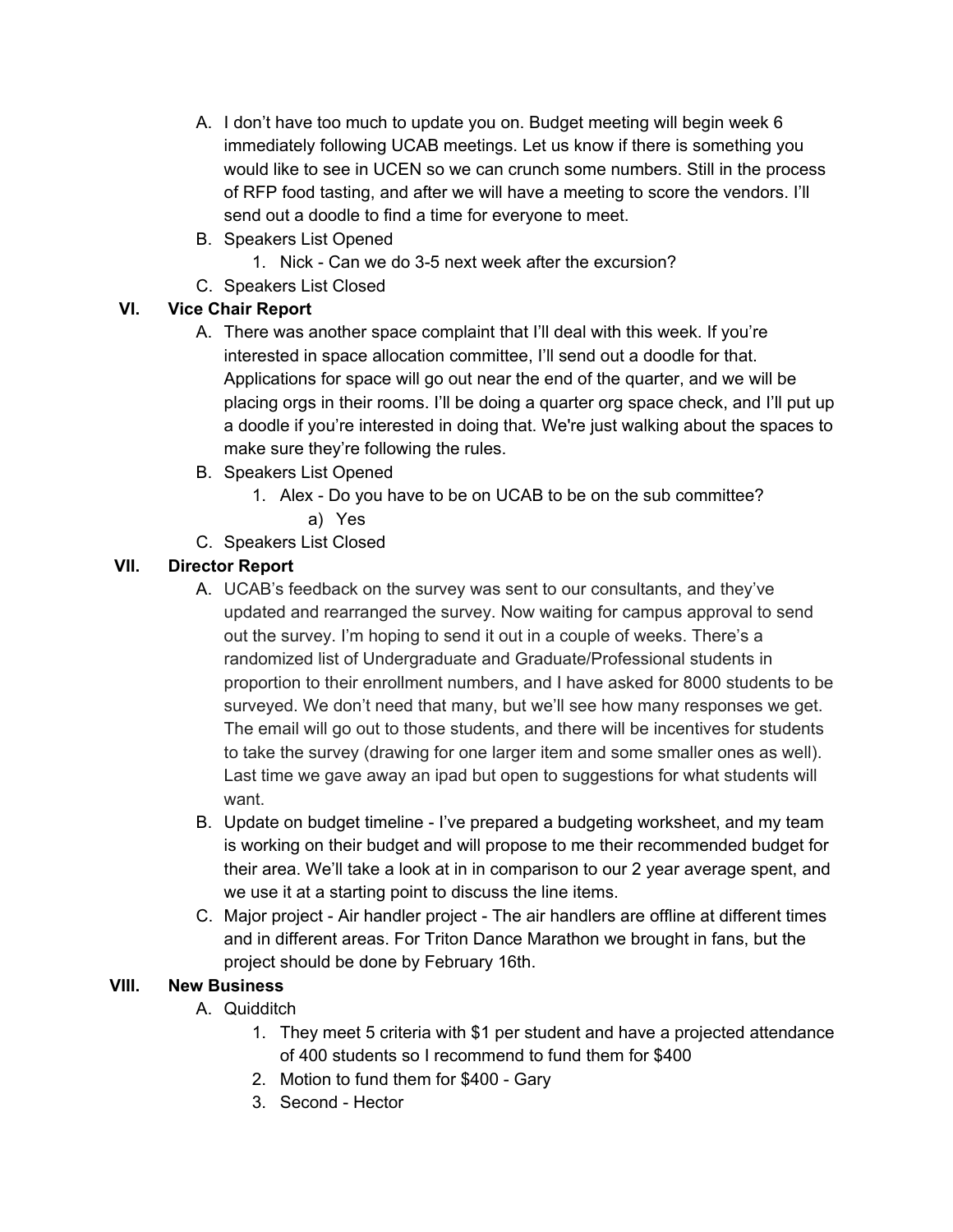- B. Tri Delta Delta Idol
	- 1. It's an annual event to raise money for kids at Saint Judes hospital and people will be singing to raise money for that. February 7 from 7-10 pm at PC Ballroom West with projected attendance of 500 people.
	- 2. They meet 6 criteria for \$1.50 per student with projected attendance of 500, so I recommended to fund them for \$500.
	- 3. Motion to fund Tri-Delta for \$500 pending submission of tech fee and approval of the business office - Gary
	- 4. Second Nick

# **IX. Old Business**

- A. Old t-shirt factory space is vacant. The Vice Chancellor EDI backed the space, however, they have decided that they will not be using this space. It's up to us to decide what to do with this space. Sometimes we do an open call, but I want to encourage you to think about what students want in this space, and ask questions and take the time to learn about the space. Have an informed knowledge of what's available and what we can do.
- B. Speakers List Opened
	- 1. Gary Does it still have all the electrics and plumbing?
		- a) Sharon: The space has been bedded, but it's not built out for it.
	- 2. Alex Where is it in the old student center?
		- a) Across from Triton TV and Black Resource Center
	- 3. Sharon Don't think about the space itself, but think more broadly about what students need or want on campus. What would help them feel supported on campus? We're going to be getting the survey, so hopefully that will generate ideas for you.
	- 4. Pamela Could this be a study space?
		- a) We can use this space for whatever
	- 5. Gary I don't think we need another study space. This is a chance to draw people to the old student center. Possibly a game lounge or the changemaker space. Something that's active.
	- 6. Nick Should we ask out constituents how we can improve the old student center?
		- a) Both are valuable points to bring up. Either for this space or how to change the student center, but you want to shape the conversation so that it's helpful.
- C. Speakers List Closed
- D. Plan B was planning to be sold in the AS essentials vending machine in Geisel library East, but it was denied. There were talks about it possibly being sold in PC. I've reached out to the people involved for more information.
- E. Speakers List Opened
	- 1. Will Did they say why they rejected it?
		- a) It doesn't fit with the original plan for the vending machine which was originally school supplies.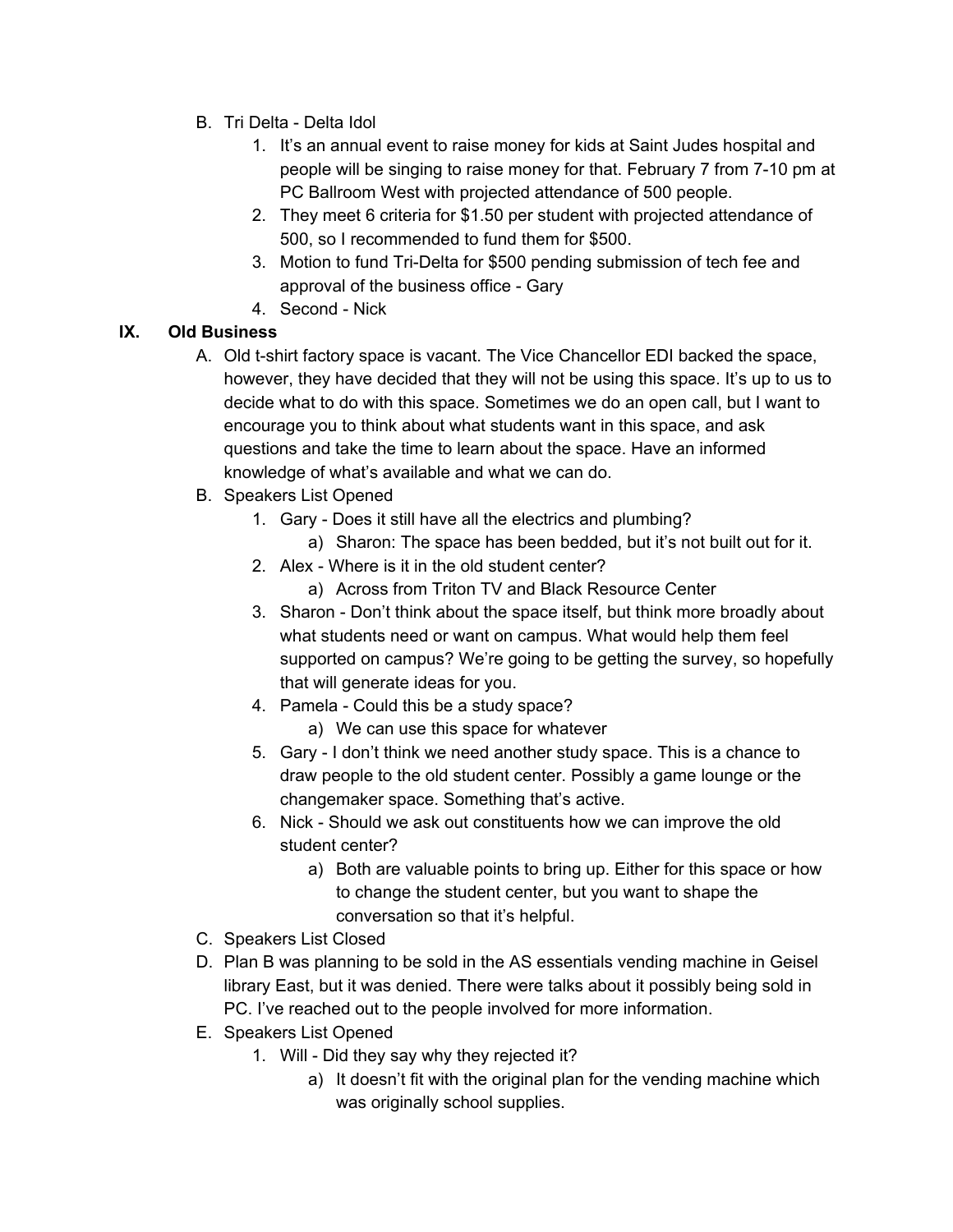- 2. Gary Are there regulations that we have to consider?
	- a) When Davis put it in, it was helpful to have it in a vending machine. You can get it over the counter or in the student health center, but it's helpful to have easy access to it.
- 3. Dennis If we put it in PC East it might be too public.
	- a) Sharon: I don't know where we would put it yet, but if UCAB were to approve it we would find a spot.
- 4. Gary Are there any outlets in the 3rd or 4th floor to put the vending machine?
	- a) Sharon: There are outlets but there's not really a location to put them there.
- 5. Eric Would UCAB be managing the vending machine?
	- a) I have no idea.
- 6. Muhammed Is this vending machine approved?
	- a) I'm pretty sure it's approved, but I can't say for sure because I'm not directly involved in it.
- 7. Nick I think if we do this there should be a sign at the student health center that says you can get it at PC.
- 8. Ashley It's more effective the sooner it's taken, so it's important to have it accessible 24 hours.
- F. Speakers List Closed

# **X. Member Reports**

### **XI. Open Forum**

- A. Speakers List Opened
	- 1. Eric Can we talk about improving the awareness of PC East hours?
		- a) We mentioned that PC East is open 24 hours and there's a card swiping machine to get in.
	- 2. Gary If we have an evening event, then we can say it's available to swipe their card. Would it be beneficial to tell them on First Friday to swipe their cards here?
	- 3. Alex I talked to someone who works in PC in the morning, and they said that they would have to go to the garage to get in because they didn't know about the cards. We could do a program during finals week for it, but until then just a nice sign on the window that's painted like yellow or blue.
	- 4. Eric Maybe just some kind of mini informational campaign
	- 5. Gary It's still open Monday through Thursday 24 hours right?
		- a) Sharon: Yes, there was a cut that brought us down to 3 days a week but then we brought it back up to 4.
	- 6. Will Who controls the tree house area in revelle?
		- a) That's UCEN
- B. Speakers List Closed
- C. Eric Do you know what day the old postal center will be open?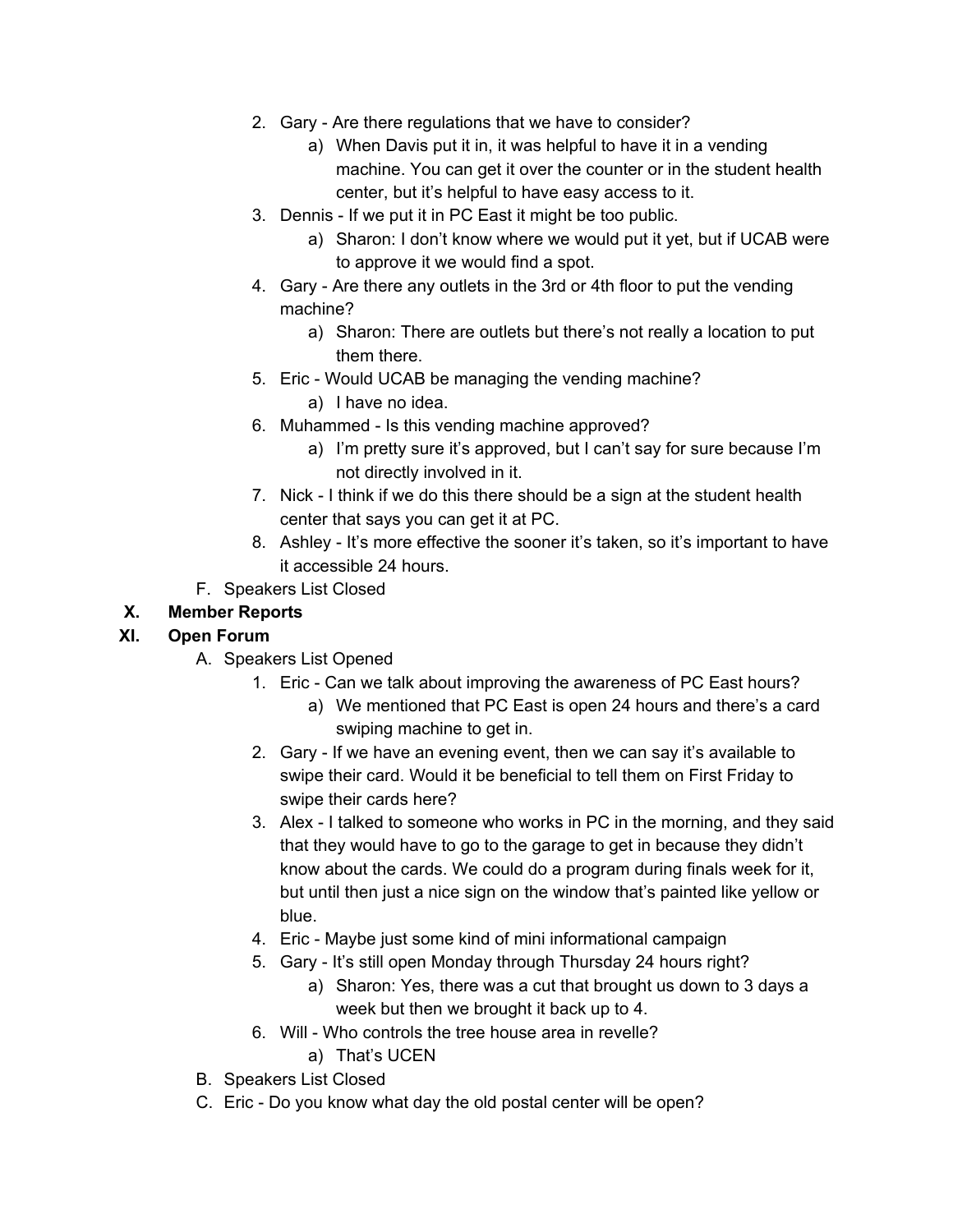- 1. Sharon: Second week of February, and we're wait for plants to be installed and sinks to be connected.
- D. Gary Why do we keep developing West campus even though East campus hasn't been touched? Is there a plan to expand to East campus?
	- 1. Let me ask Robert Clossin
- E. Ashley We discussed last week about having out of date the tech fee subsidy rules, language, and numbers. I want to open the floor up for suggestions.
- F. Speakers List Opened
	- 1. Nick I think we have a good criteria, but if we could change the amount we can give them for the criteria they meet, perhaps by 50 cents.
	- 2. Gary I think that fundraising can be taken off because the way trends have been, students don't like making fundraisers anymore. Maybe something like attending one of our meeting is an easy grab. We can help spread the word that we exist and use up our large tech fee subsidy. Maybe there will be better inputs over time.
	- 3. Ashley This criteria is supposed to be representative of our values that we have. The AS funding guide changes year to year, so maybe we should look into that.
	- 4. Dennis One could be like encouraging taking a break from academic life.
	- 5. Eric Maybe a recreational event.
	- 6. Gary We could possible merge down SD community and alumni and add something else instead of that.
	- 7. Nick How do we go about making these amendments?
		- a) We can have a sub committee approve something that becomes a recommendation to UCAB as to how to vote.
	- 8. Muhammed We can merge the fundraiser and the event being free into one point because if it's not free then it's a fundraiser
		- a) They aren't mutually exclusive, but we can change our interpretation of it.
	- 9. Sharon This criteria will be brought to the campus council so they can make sure that the criteria isn't content driven.
	- 10. Gary How does an educational event pass that?
		- a) We can talk about changing the definition of educational.
	- 11. Alex Instead of educational, I feel like it could be professional. I know a lot of orgs bring in industry panels.
	- 12. Gary Maybe have lifelong learning and professional development learning.
- G. Speakers List Closed

### **XII. Announcements**

A. Alex - This weekend as a part of alternative breaks we're having an alternative weekend to go into downtown and distribute feminine hygiene projects to the homeless. It will be a two day event, and on Friday evening there will be